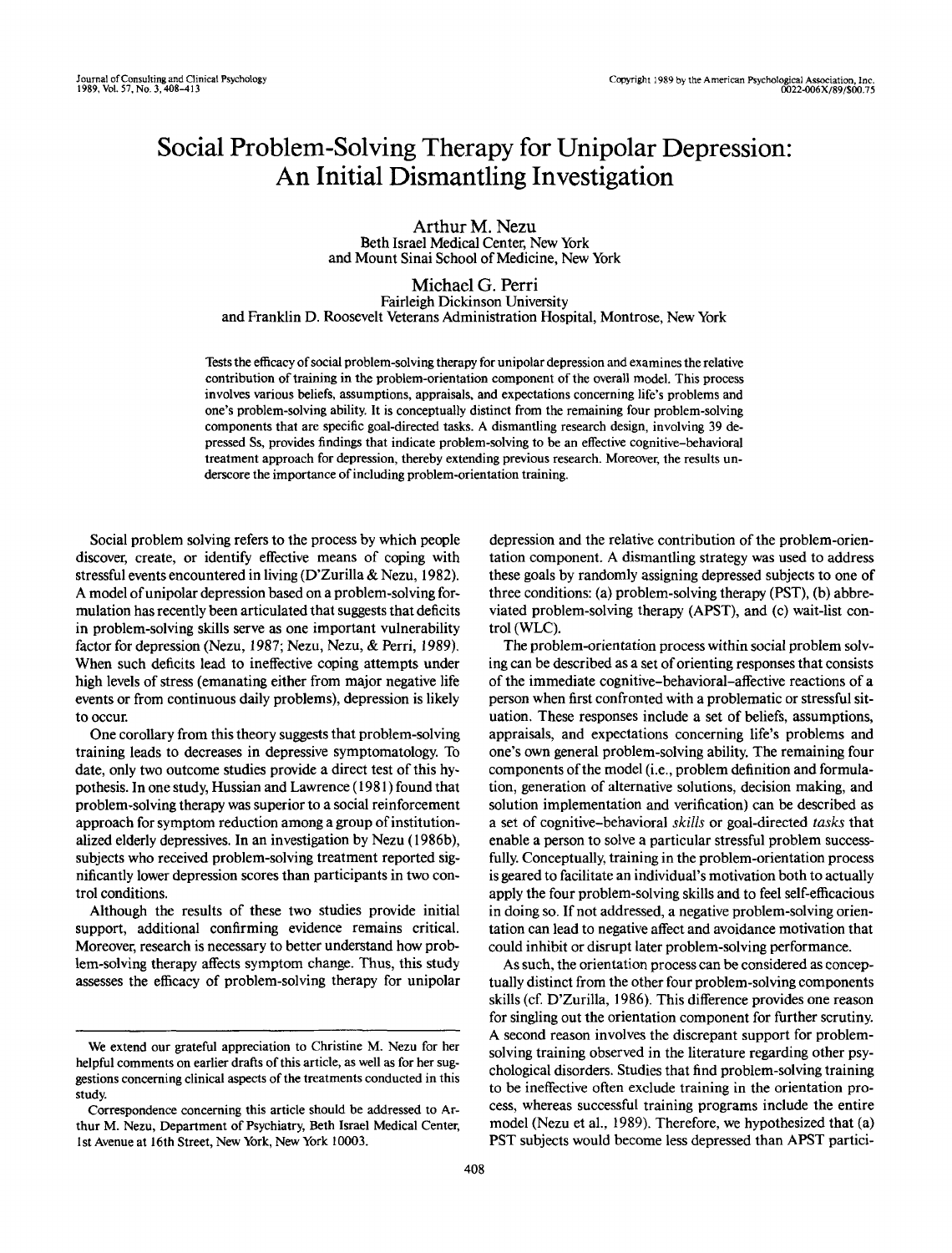pants; (b) such differences would be a function of changes in the problem-orientation variables; and (c) subjects in both treatment conditions would experience less depression at the posttest assessment than those in the WLC group.

#### Method

#### *Subjects*

Announcements concerning a university-sponsored depression program were placed in community newspapers to solicit subjects. Interested individuals were required to complete an informed-consent form, the Beck Depression Inventory (BDI; Beck, Ward, Mendelson, Mock, & Erbaugh, 1961), and a demographic questionnaire. Persons with BDI scores of 20 and above who also indicated a period of at least 4 weeks of a current depressive episode were invited to participate in a 1.5-hr semistructured clinical intake interview and to complete several inventories including a second BDI. These interviews were conducted by pairs of advanced clinical psychology graduate students according to the Schedule of Affective Disorders and Schizophrenia (Endicott & Spitzer, 1978) and under our supervision. This first screening cut resulted in a potential pool of 59 individuals out of an original 98. In addition to diagnostic decisions, interviewers also completed the 17-item version of the Hamilton Rating Scale for Depression (HRSD; Hamilton, 1960) for each subject. Overall estimates of interrater reliability (kappa values) between raters was found to be .96 at the pretreatment assessment (range of .94 to .98).

Criteria for inclusion in this study involved (a) meeting Research Diagnostic Criteria (Spitzer, Endicott, & Robins, 1978) for unipolar, major depressive disorder; (b) BDI scores that were consistently 20 or above on both the screening and pretreatment evaluations; and (c) HRSD scores of 18 and above. Kappa values of agreement for the diagnoses ranged between .88 and .94, with a mean of .91. Only subjects who were diagnosed by both interviewers as clinically depressed were actually included in this study.

Exclusion criteria included the presence of mental retardation, psychotic symptomatology, bipolar disorder, active substance abuse, organic brain syndrome, borderline personality features, and current involvement in any form of psychological or drug interventions.

This second screening cut resulted in 43 individuals who met all inclusion/exclusion criteria. All other people were provided with referral information to local mental health facilities. The mean age of this group was  $45.76$  years  $(SD = 11.42)$  and the mean number of years of formal education was 15.02 *(SD =* 2.33).

## *Measures*

Quantitative measures of depression included both the BDI and the HRSD. Subjects' problem solving was assessed by the Problem-Solving Inventory (PSI; Heppner & Petersen, 1982), which is a 32-item selfreport measure. Low PSI scores are indicative of behaviors and attitudes that are reflective of self-appraised effective problem-solving ability. Several studies provide data indicating that the PSI has sound reliability and validity properties (cf. Heppner, 1986).

In addition to a total score, the PSI contains three scales that were derived previously through a factor analysis (Heppner & Petersen, 1982): problem-solving confidence (PSC), personal control (PC), and approach-avoidance style (AAS). Review of the specific items of both the PSC and PC scales suggests that they are representative of the problem-orientation component (e.g., "I trust my ability to solve new and difficult problems"). The AAS scale, on the other hand, can be seen as evaluating aspects of the other four problem-solving skills (e.g., "When I have a problem, I think up as many possible ways to handle it as I can until I can't come up with any more ideas"; "when making a decision,

I weigh the consequences of each alternative and compare them against each other").

The Problem Check List (PCL; Nezu, 1986a), a measure of the frequency of current problems, was included to assess changes in the amount of problems experienced as a function of treatment. The PCL consists of nine areas of living within which problems may occur for the average person (e.g., relationships with spouse, job, finances). Subjects were requested to indicate the frequency of problematic situations that they experienced during the past 2 weeks in each of these nine areas. Test-retest reliability has been estimated to be .62 over a 4-week period, whereas coefficient alpha estimates were estimated to be .73 (Nezu, 1986a).

## *Procedure*

The 43 subjects were assigned randomly to one of three conditions as described in this section: problem-solving therapy *(n* = 15; 12 women and 3 men); abbreviated problem-solving therapy  $(n = 15; 12$  women and 3 men); and a wait-list control  $(n = 13; 11)$  women and 2 men). Treatment was conducted within four groups (two groups per condition; four pairs of therapists) over 10 weekly sessions, each session lasting approximately 1.5-2 hr in length. Each treatment program was based on separate manuals that were provided to all therapists in the program.

*Problem-solving therapy.*' This treatment program was based on the entire social problem-solving training model as described by D'Zurilla and Nezu (1982; Nezu et al., 1989). Training in problem orientation was geared toward providing the subjects with a rational, positive, and constructive set to problems in living and problem solving as a means of coping with them. The goal during this process was to change those attitudes or beliefs that may inhibit or interfere with attempts to engage in the remaining problem-solving tasks. Additionally, subjects were taught (a) to label emotions as cues as a means of identifying the existence of a problem, and (b) to inhibit the tendency to respond automatically to problems and instead engage in the problem-solving process.

Training in the four problem-solving tasks involved teaching subjects to (a) better define and formulate the nature of problems, (b) generate a wide range of alternative solutions, (c) systematically evaluate the potential consequences of a solution and select the most optimal ones to implement, and (d) monitor and evaluate the actual solution outcome after its implementation.

Session 1 involved a general introduction to the program, whereas Sessions 2 and 3 were devoted specifically to the problem-orientation component, and Sessions 4-6 involved didactics and practice in the remaining four problem-solving skills. The last four sessions provided an applied integration of the model, as well as continued practice in the various problem-solving components. Emphasis on the problem-orientation component continued throughout treatment. Additionally, between-sessions, homework assignments, relevant to each step, were included as part of the therapy regimen.

In an attempt to facilitate maximal therapeutic gain for each subject, as well as to encourage attendance, therapists were directed to ensure that the treatment protocol be made relevant to the specific life circumstances of each individual. For example, during each session, application of a given "training lesson" was highlighted for two or three subjects. At the next session, a different subset of two or three members was spotlighted, ensuring that specific individual problems were being addressed and not just hypothetical examples.

*Abbreviated problem-solving therapy.* Members of this condition were provided with an identical treatment program as that of PST subjects with the exception of training in the problem-orientation component. If discussions concerning problem-orientation variables were ini-

<sup>&</sup>lt;sup>1</sup> A detailed therapist manual for problem-solving treatment for depression is contained in Nezu et al. (1989).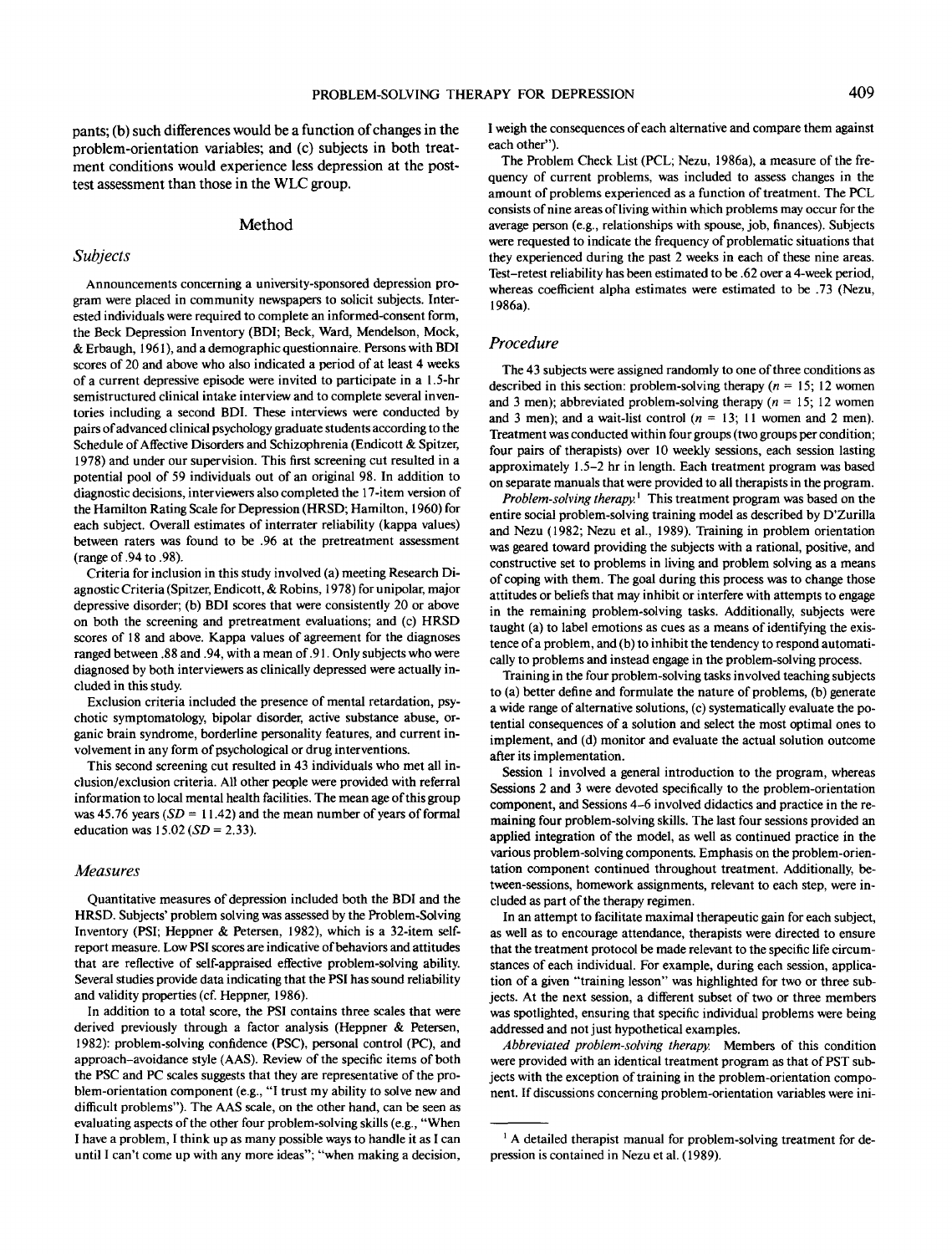tiated by subjects, therapists were instructed to refrain from providing systematic advice or training in this process.

*Wait-list control.* Subjects in this condition were told that the program, because of limited capacity, was unable to accommodate any more members but that at the end of the 10 weeks, they would be able to receive treatment. To address certain ethical concerns, each WLC member was contacted twice during this period to assess the need for referrals outside of the project, as well as to provide "support." No direct counseling occurred during these telephone contacts.

*Therapists.* The therapists for this program included four pairs of advanced clinical psychology graduate students (all women). Each had prior training in group therapy and received intensive instruction in the respective forms of social problem-solving therapy (i.e., PST vs. APST). Each pair led one treatment group, which resulted in four actual groups being conducted (two PST and two APST groups). We provided weekly supervision to all therapists in order to ensure adherence to the relevant treatment manuals, as well as to aid with difficult clinical issues that arose. To ensure that the therapists were unaware of the purpose and hypotheses of the study, separate supervisory sessions took place.

*Posttreatment and follow-up assessments.* At the end of the 10-week program, all participants were requested to undergo a clinical interview and to complete the BDI, PSI, and PCL measures. During the interview, the HRSD was completed by raters who did not know subjects' assignment to condition. Six months after this posttreatment assessment, all subjects underwent the same procedure. Estimates of interrater reliability (kappa values) for the HRSD were found to be .94 at the posttreatment evaluation and .92 at the follow-up assessment.

To further facilitate attendance at each session, as well as at the posttreatment and follow-up evaluations, a \$50 deposit was required for participation in the program. Portions of each deposit were refunded at each treatment and evaluation session attended.

#### Results

#### *Attrition*

Despite attempts to facilitate completion of the program (e.g., \$50 refundable deposit, small group size, "individualized" treatment), by posttreatment, two subjects had dropped out of the study (one per therapy condition). Comparison of pretreatment data indicated no marked diiferences on any of the measures in comparison with other subjects who completed the program. Additionally, two WLC subjects entered treatment elsewhere and were therefore excluded from any data analysis. This attrition resulted in a total of 39 subjects, with 14 in each treatment condition and 11 in the WLC condition. The following results are based on the data from these 39 subjects.

#### *Comparison of Pretreatment Data*

An initial one-way multivariate analysis of variance (MA-NOVA), that included various demographic information (e.g., age, years of education, family income) found no significant differences among the three conditions. A second one-way MA-NOVA, conducted on the screening BDI, pretreatment BDI, HRSD, PSI (three scales), and PCL measures also revealed a lack of significant differences among the three conditions (see Table 1, which contains the means and standard deviations for these measures by condition and assessment period). Results of a  $3 \times 2$  (Treatment Condition  $\times$  Trial) repeated-measures MANOVA found no differences existing between the screening and pretreatment BDI scores. Lastly, a MANOVA (Therapist factor nested under the Condition factor) was conducted on all pretreatment measures and also revealed a lack of significant differences as a function of the Therapist factor or the Condition  $\times$  Therapist interaction.

# *Evaluation of Treatment Rationale and Therapist Competence*

At the conclusion of both the first and the tenth sessions, subjects were requested to anonymously complete a questionnaire concerning their reactions to both the treatment rationale and their respective therapists. Specifically, they were asked to rate, using a 7-point Likert-type scale ranging from *disagree very strongly* (1) to *agree very strongly* (7), their level of agreement concerning the following four items: (a) "I believe this treatment program will help (has helped) me to become less depressed"; (b) "I believe that my therapist is (was) competent and can be (has been) effective in helping me to cope better with my problems"; (c) "I agree with the rationale that this program is based upon"; and (d) "Based upon the first session (entire program), I believe that I will be (have been) helped to become less depressed." A series of analyses revealed no significant differences concerning any of these ratings as a function of varying treatments, therapists, or evaluation points. Although these particular ratings are subject to social desirability factors, these findings provide some support for the notion that any consequent differences between conditions could not be attributable to differences concerning subjects' expectations, satisfaction, or perceptions of the competency of their therapists.

## *Comparison of Effects Due to Treatment*

Further analyses found no differences at posttreatment as a function of differing therapists concerning all measures. Therefore, all subsequent pretreatment and posttest analyses combined data across therapist pairs and included  $3 \times 2$  (Experimental Condition  $\times$  Trial) repeated-measures MANOVAs. Results of these analyses are in Table 2. All individual contrasts were conducted according to the conservative Dunn-Bonferroni procedure in order to minimize family-wise error rates.

*Depression scores.* Results from the analyses concerning both depression measures initially indicated significant main effects for both condition and trial, as well as significant interaction effects. Subsequent individual contrasts showed that PST members reported significantly lower posttreatment depression scores than subjects in both the APST group,  $t(72) = 2.89$ (BDI), *t(72)* = 2.93 (HRSD), and the WLC condition, *t(12) =* 6.33 (BDI),  $t(72) = 5.63$  (HRSD) (all  $ps < .01$ ). Further, APST members were less depressed at posttest than the WLC subjects,  $t(72) = 4.09$  (BDI),  $t(72) = 3.38$  (HRSD) (all  $ps < .01$ ). Lastly, subjects in both the PST and APST treatment conditions reported significantly lower posttest, in comparison with pretreatment, BDI scores, *t(12) =* 7.22, *t(12) =* 5.46, and HRSD scores,  $t(72) = 7.40$ ,  $t(72) = 5.53$  (all  $ps < .01$ ). No differences were found regarding either depression measure for WLC participants.

*Problem-solving measures.* Initial repeated-measures analyses indicated significant condition and trial main effects, as well as significant Condition  $\times$  Trial interaction effects concerning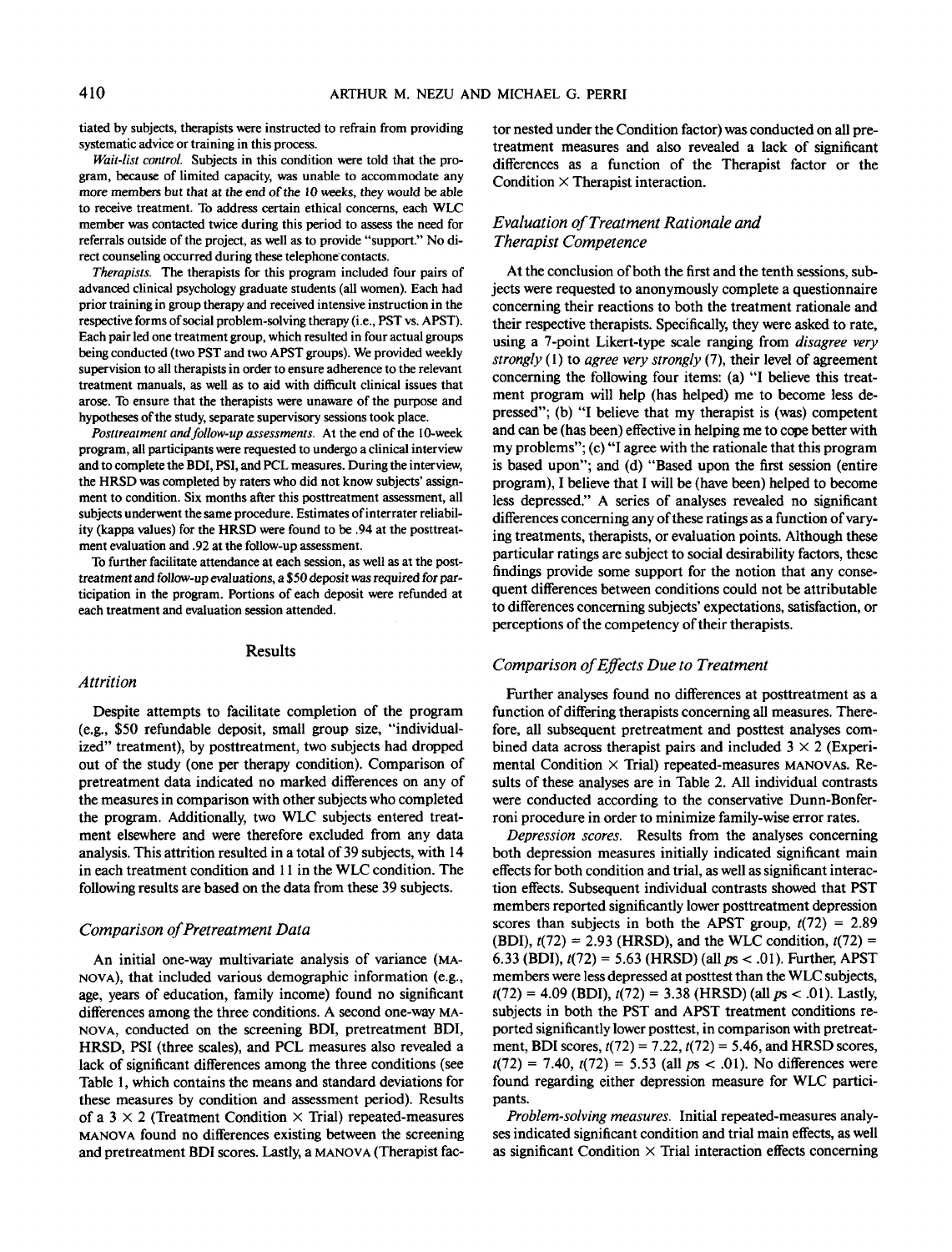|--|--|

| Measure                                   | Condition      |           |                |           |                     |      |  |
|-------------------------------------------|----------------|-----------|----------------|-----------|---------------------|------|--|
|                                           | <b>PST</b>     |           | <b>APST</b>    |           | <b>WLC</b>          |      |  |
|                                           | M              | <b>SD</b> | М              | <b>SD</b> | M                   | SD   |  |
| <b>Beck Depression Inventory</b>          |                |           |                |           |                     |      |  |
| Screening                                 | $26.43_{A.a.}$ | 3.92      | $28.36_{A,a}$  | 6.28      | $28.18_{A.a}$       | 4.92 |  |
| Pretreatment                              | $26.00_{A,a}$  | 2.96      | $27.71_{A,a}$  | 6.43      | $27.27_{A,a}$       | 4.29 |  |
| Posttreatment                             | $6.57_{B,a}$   | 3.29      | $13.00_{B,b}$  | 4.84      | $24.73_{A.c.}$      | 7.76 |  |
| Follow-up                                 | $5.86_{B,a}$   | 4.57      | $11.43_{B.b.}$ | 6.21      |                     |      |  |
| Hamilton Rating Scale for<br>Depression   |                |           |                |           |                     |      |  |
| Pretreatment                              | $24.07_{A,a}$  | 2.97      | $25.29_{A,a}$  | 5.51      | $25.91_{A.a.}$      | 4.09 |  |
| Posttreatment                             | $7.71_{B,a}$   | 4.46      | $13.07_{B,b}$  | 6.12      | 21.00 <sub>AC</sub> | 5.46 |  |
| Follow-up                                 | $6.36_{B,a}$   | 3.95      | $13.50_{B,b}$  | 6.42      |                     |      |  |
| Problem-solving<br>confidence scale (PSI) |                |           |                |           |                     |      |  |
| Pretreatment                              | $34.07_{A,a}$  | 7.96      | $36.78_{A.8}$  | 6.12      | $36.46_{A,a}$       | 6.85 |  |
| Posttreatment                             | $21.36_{B.a}$  | 5.18      | $33.00_{A,b}$  | 4.84      | $36.09_{A,b}$       | 6.76 |  |
| Follow-up                                 | $20.07_{B,a}$  | 4.97      | $33.43_{A,b}$  | 7.87      |                     |      |  |
| Personal control scale (PSI)              |                |           |                |           |                     |      |  |
| Pretreatment                              | $20.36_{A,a}$  | 4.14      | $19.50_{A,a}$  | 3.93      | $19.36_{A,a}$       | 3.73 |  |
| Posttreatment                             | $10.21_{B,a}$  | 3.02      | $18.00_{A,b}$  | 5.07      | $18.64_{A,b}$       | 4.52 |  |
| Follow-up                                 | $10.07_{Ba}$   | 3.49      | $18.07_{A,b}$  | 6.12      |                     |      |  |
| Approach-avoidance style<br>scale (PSI)   |                |           |                |           |                     |      |  |
| Pretreatment                              | $60.43_{A,a}$  | 10.21     | $60.50_{A,a}$  | 7.25      | $62.00_{A.a.}$      | 8.79 |  |
| Posttreatment                             | $46.50_{B.a.}$ | 8.60      | $46.57_{B,a}$  | 5.39      | $61.00_{A,h}$       | 9.26 |  |
| Follow-up                                 | $44.57_{Ba}$   | 8.79      | $46.07_{B,a}$  | 9.45      |                     |      |  |
| <b>Problem Check List</b>                 |                |           |                |           |                     |      |  |
| Pretreatment                              | $27.93_{A,B}$  | 8.89      | $29.64_{A,a}$  | 4.97      | $31.27_{A,a}$       | 7.85 |  |
| Posttreatment                             | $14.79_{B,a}$  | 5.16      | $21.14_{B,b}$  | 7.16      | $29.82_{A,c}$       | 9.38 |  |
| Follow-up                                 | $13.71_{B,a}$  | 5.33      | $20.71_{B,b}$  | 7.38      |                     |      |  |

*Means and Standard Deviations for All Dependent Measures by Condition at Pretreatment, Posttreatment, and Follow- Up Assessments*

*Note.* PST = problem-solving therapy; APST = abbreviated problem-solving therapy; WLC = waiting-list control; PSI = Problem-Solving Inventory. Capital letter subscripts indicate significant differences among means for a particular measure within a condition across differing assessment points (i.e., A, B). Lowercase letter subscripts indicate significant differences among means for a particular measure across conditions within the same testing period (i.e., a, b, c). Last, because of ethical concerns, members of the WLC condition were provided treatment subsequent to the posttest assessment. As such, no follow-up data for these subjects exist.

subjects' scores on both the PSC and PC scales of the PSI. Individual contrasts indicated further that subjects in the PST condition reported significantly lower (note that lower PSI scores are reflective of more effective problem solving) PSC and PC scores at posttreatment than both those in the APST group,  $t(72) = 7.23$  (PSC),  $t(72) = 5.58$  (PC), and the WLC members,  $f(72) = 8.56$  (PSC),  $f(72) = 5.59$  (PC) (all  $p_s < .01$ ). However, no significant differences at posttreatment were found between APST and WLC participants on either PSI measure. Additionally, only PST subjects reported significantly lower PSC and PC scores at posttest, in comparison with pretreatment,  $t(72)$  = 7.89 (PSC),  $t(72) = 7.15$  (PC) (all  $ps < .01$ ). No pretreatment/ posttest differences emerged for APST and WLC subjects concerning either PSI scale.

The repeated-measures MANOVA conducted on the AAS scale initially found a significant Condition  $\times$  Trial interaction, as well as significant condition and trial main effects. Results from the individual contrasts on this PSI scale revealed a somewhat different pattern of results in comparison with the findings

regarding the other two PSI scales. First, whereas differences between posttreatment scores on this scale were found to be significant between PST and WLC subjects, 472) = 6.19, *p <* .01, no significant differences emerged concerning posttreatment AAS scores between PST and APST members. Furthermore, APST posttreatment scores on this measure were found to be significantly lower than those reported by WLC subjects,  $t(72) = 6.19$ ,  $p < .01$ . Moreover, contrasts concerning differences between pretest and posttest AAS scores revealed significant differences regarding both PST,  $t(72) = 6.37$ , and APST subjects,  $t(72) = 6.36$  (all  $ps < .01$ ). No significant changes in AAS scores emerged for WLC members.

*Frequency of problems.* Initial analyses revealed a significant Condition  $\times$  Trial interaction for the PCL measure, as well as significant trial and condition main effects. Individual contrasts further indicated that members of the PST condition reported significantly fewer problems at posttreatment than subjects in both the APST,  $t(72) = 3.08$ , and the WLC conditions,  $t(72) =$ 5.12, *ps <* .01. APST participants also reported experiencing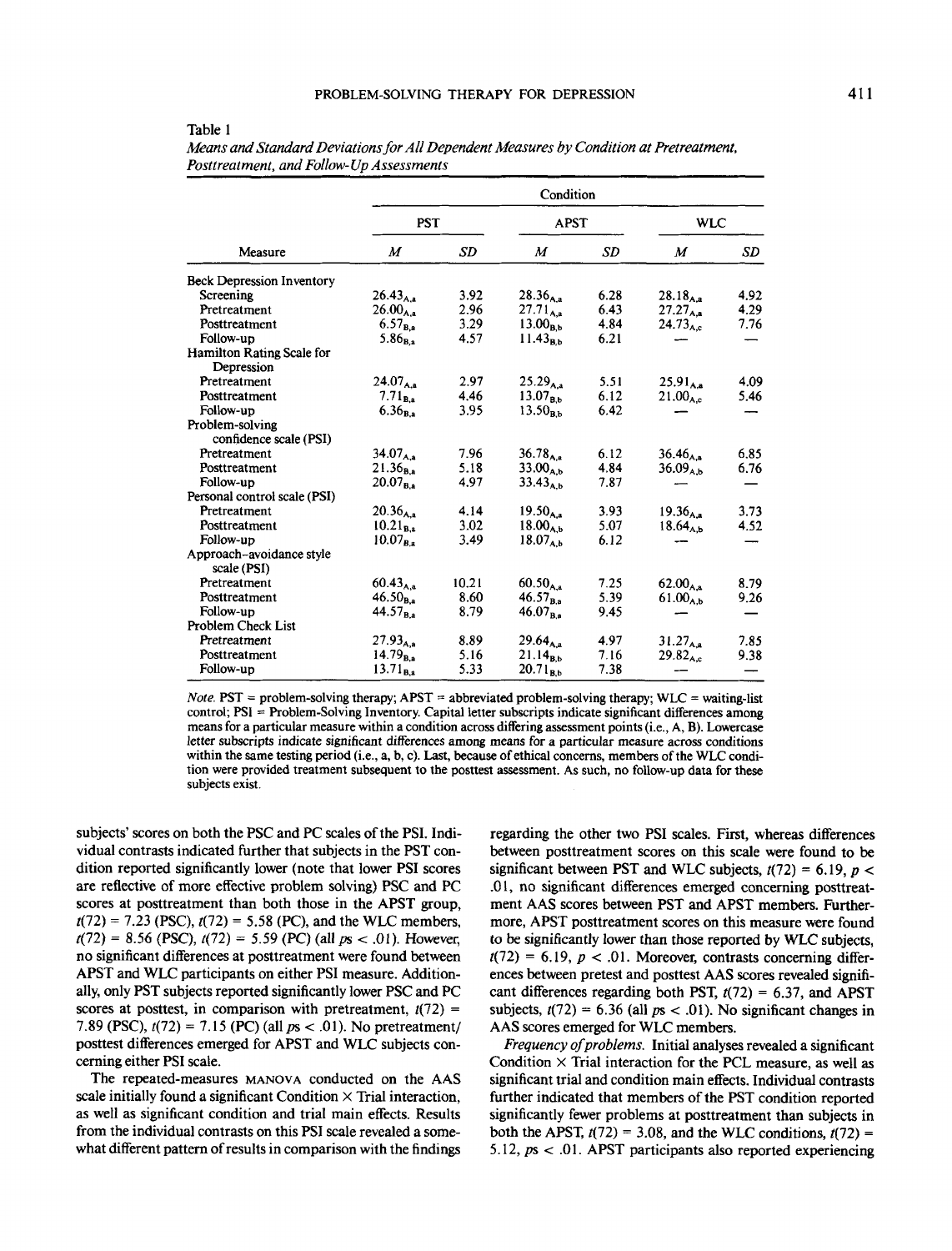Table 2 *Multivariate Analysis of Variance F Ratios for 3X2 (Condition* X *Trial) Repeated-Measures (Pretreatment vs. Posttreatment) Analyses for All Measures*

|                                                                    | Measure    |                                |            |     |                                                               |         |  |
|--------------------------------------------------------------------|------------|--------------------------------|------------|-----|---------------------------------------------------------------|---------|--|
| Effect                                                             | <b>BDI</b> | <b>HRSD</b>                    | <b>PSC</b> | PC. | AAS                                                           | PCL     |  |
| Condition <sup>a</sup><br>Trial <sup>b</sup><br>Condition $\times$ |            | $21.65***$ 11.47** 7.77* 5.09* |            |     | $3.65*$<br>113.21** 140.29** 66.99** 46.63** 105.30** 45.03** | $5.55*$ |  |
| Trial <sup>a</sup>                                                 |            |                                |            |     | $17.91***$ 11.92** 28.89** 25.92** 19.51**                    | $7.69*$ |  |

*Note.* BDI = Beck Depression Inventory; HRSD = Hamilton Rating Scale for Depression;  $PSC =$  problem-solving confidence scale;  $PC =$ personal control scale; AAS = approach-avoidance style scale; PCL = Problem Check List.

*\*df=2,36.<sup>b</sup>df=l,36.*

\*  $p < .01.$  \*\*  $p < .0001.$ 

less frequent problems at posttreatment than WLC subjects,  $t(72) = 3.17$ ,  $p < .01$ . Lastly, members of both the PST and APST treatment conditions reported significantly lower frequencies of problems at posttreatment in comparison with pretreatment,  $t(72) = 4.72$ ,  $t(72) = 3.31$ , respectively,  $ps < .01$ . The frequency of experienced problems reported by WLC members was essentially unchanged between pretests and posttests.

# *Analysis of the Clinical Significance of Treatment Effects*

Assessment of the clinical meaningfulness of the treatment effects was conducted next and followed the recommendations of Jacobson, Follette, and Revenstorf (1984). Essentially, they suggested that an individual undergoing treatment can be said to be "recovered" if it can be shown that his or her posttest score on appropriate measures is more likely to belong in a functional group (i.e., nondepressed) than to belong in the dysfunctional population (i.e., clinically depressed group). Psychometrically, they recommended that the criterion be operationally defined as a cutoff point at which the treated subject has a posttest score 2 standard deviations beyond the mean of the dysfunctional population (in this case, the WLC group).<sup>2</sup>

Following this approach, we found that, with regard to the BDI measure, 85.71% of the PST subjects (12 out of 14), 50% of the APST subjects (7 out of 14), and 9.10% of the WLC subjects (1 out of 11) experienced clinically meaningful decreases in depressive symptoms. This difference in the proportion of subjects indicating improvement was found to be significant,  $\chi^2$ (2, N = 39) = 14.50, p < .001.

For the HRSD measure of depression, similar analyses revealed the following rates of improvement: PST = 78.57% (11 out of 14); APST = 50% (7 out of 14); and WLC = 9.10% (1 out of 11). These differences were also found to be significant,  $\chi^2(2, N = 39) = 11.92, p < .01.$ 

# *Follow- Up Analyses*

Because of ethical and clinical concerns, the 11 members of the original WLC condition were provided with treatment

(PST) at the end of the initial 10 weeks. Therefore, follow-up analyses include only those subjects in the PST and APST conditions. All analyses conducted on follow-up data involved  $2 \times$ 2 (Condition X Trial) repeated-measures MANOVAS; individual contrasts were also conducted according to the Dunn-Bonferroni procedure. In general, results of these analyses indicate that the overall treatment effects for both the PST and APST conditions were maintained over a 6-month period, because neither group reported any scores reflective of substantial change (either better or worse) during this period.<sup>3</sup>

#### Discussion

Before the implications of these findings are discussed, certain limitations of this study need to be highlighted. First, although multiple measures of depressive symptomatology were included, this investigation relied solely on self-report evaluations of problem solving. Future research should endeavor to include measures of external validation (i.e., effects of increased problem-solving efficacy on subjects' lives, such as increases in satisfaction with interpersonal relationships, work productivity, etc.).

Second, because of the specific nature of the sample included in this study (e.g., middle-class, above-average educational levels, high proportion of women), the present results may be somewhat limited in their generalizability to other depressive populations.

The third limitation involves possible differences in therapists' competency and adherence in conducting their respective treatment protocals. Despite weekly supervision sessions that were based in part on periodic audiotapes to facilitate therapists' adherence, and whereas no differences emerged concerning subjects' perceptions of their therapists' clinical abilities, future investigations should include independent evaluations to ensure that therapists actually comply with the structure inherent in any treatment outcome study and are equivalently competent in doing so.

Given these caveats, the results of this study generally were consistent with the original hypotheses. Specifically, this evaluation does provide support for the efficacy of problem-solving therapy in reducing depressive symptoms, because both PST and APST members were found to be significantly less depressed at both posttreatment and follow-up than WLC subjects. In this light, it also adds conceptual support for a problem-solving formulation of depression (Nezu, 1987; Nezu et al., 1989).

<sup>&</sup>lt;sup>2</sup> Another approach that Jacobson, Follette, and Revenstorf (1984) suggested involves the use of normative data to determine whether a given subject at posttreatment has a score within the nondysfunctional range. According to Kendall, Hollon, Beck, Hammen, and Ingram (1987), individuals with BDI scores less than 10 can be considered nondepressed. Using this as a criterion, 85.71% of the PST subjects (12 out of 14), 42.86% of the APST subjects (6 out of 14), and 9.10% of the WLC subjects (1 out of 11) were found to be nondepressed at posttreatment (i.e., BDI scores between 0 and 9).

<sup>&</sup>lt;sup>3</sup> Because of space limitations, actual results from these analyses are omitted. Interested readers can obtain this information from Arthur M. Nezu.